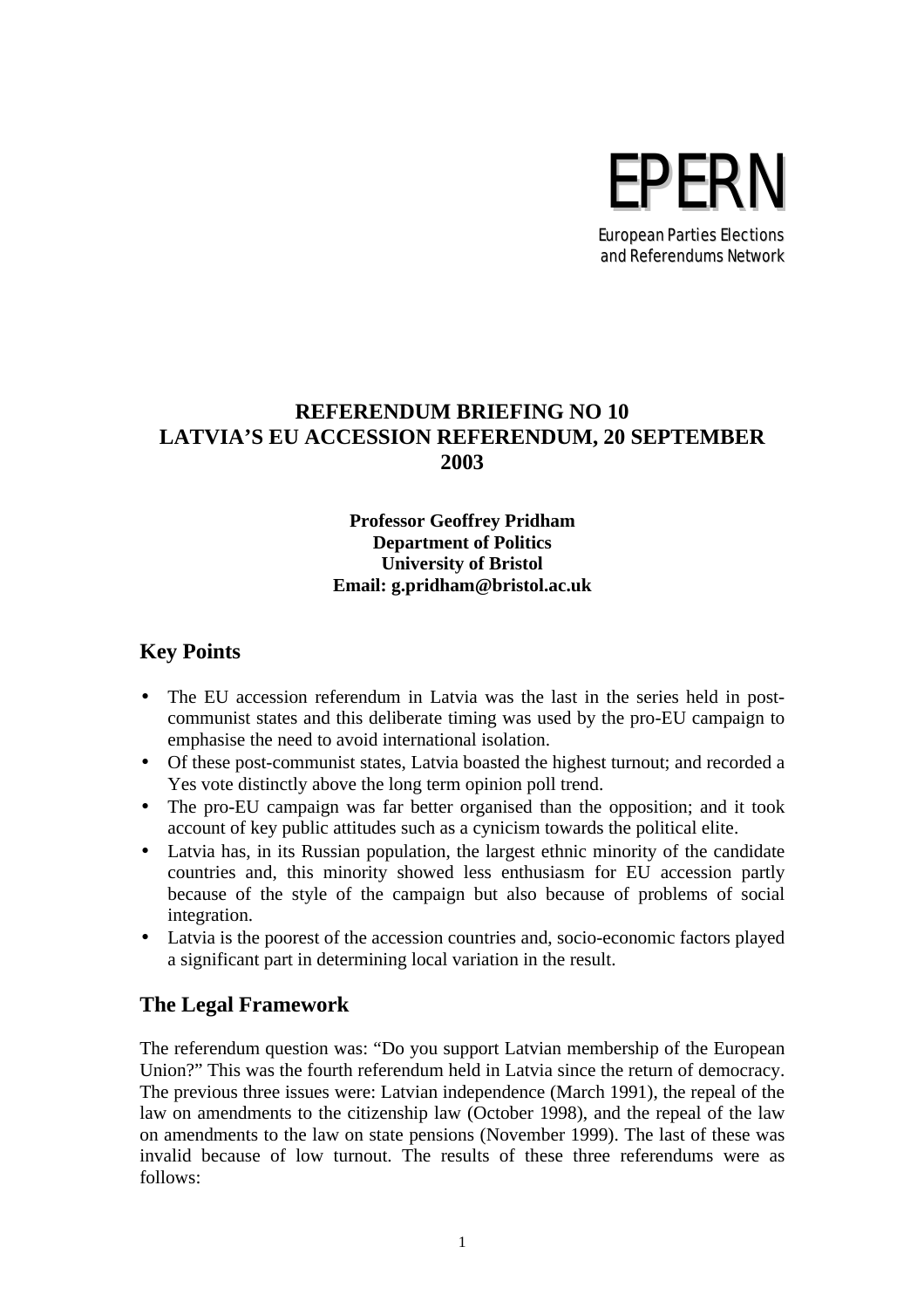| Theme (Year)           | Yes Vote % | No Vote % | Turnout % |
|------------------------|------------|-----------|-----------|
| Independence (1991)    | 73.68      | 24.69     | 87.56     |
| Citizenship Law (1998) | 44.98      | 52.54     | 69.16     |
| State Pensions (1999)  | 94.17      | 5.34      | 25.1      |

In May 2003, the Parliament (Saeima) passed amendments to the Constitution and Law on National Referendums and Initiatives, as the Constitution had not authorised referendums on international matters. As a result, EU membership would only be valid if at least half the number of voters that had voted in the previous national election turned out to vote. In October 2002, 497,543 voters had participated in the election to the Eighth Saeima, thus requiring that at least 248, 772 voters participate in the September 2003 referendum for it to be valid. And, then, at least 50% of these would have to approve the referendum question.

The timing of the referendum as the last of those on EU accession in candidate countries due to join in May 2004 was deliberate on the part of the government, which thereby hoped to strengthen arguments about Latvia not becoming isolated in the newly unified Europe. This was because public opinion on EU membership had, for years, remained divided with support for accession during 1998-2002 usually in the range of 40-50% and opposition usually either close behind or around 10-15 % less. Nevertheless, opting for a date just after that chosen for the referendum in Estonia (September 14) gave a key influence to the outcome of that country's vote on the result in Latvia. Caution and tactics in the timing of the Latvian referendum also entailed a risk.

## **Political Background**

The referendum represented the culmination of a process since independence in 1991 which emphasised as top priority Latvia's accession to European and Western political and economic organisations such as the OSCE, the Council of Europe (in 1995) and the WTO (in 1999), the transatlantic security structure represented by NATO (Latvia joined its Partnership for Peace programme in 1994), but most notably the EU. Latvia became an associate member of the latter under its 1995 Europe Agreement in 1998. The overriding objectives for joining Euro-Atlantic structures were both economic opportunities but also the compelling desire for international security, its hard version being represented by NATO and its soft version by the EU.

While it could be argued that national interests dictated Euro-Atlantic integration, nevertheless party-political differentiation was evident. Some parties, notably on the left and the conservative right, have been less enthusiastic about EU accession than others. Nevertheless, domestic developments, such as electoral outcomes, as well as the greater probability of EU membership following the 2002 Copenhagen summit have encouraged a wider cross-party consensus on the question over the past year. In March 2003, the conservative For Fatherland and Freedom/Latvian National Conservative Party (TB/LNNK), having lost much support in the 2002 election, moved from a Soft Eurosceptic position to adopting one supporting EU membership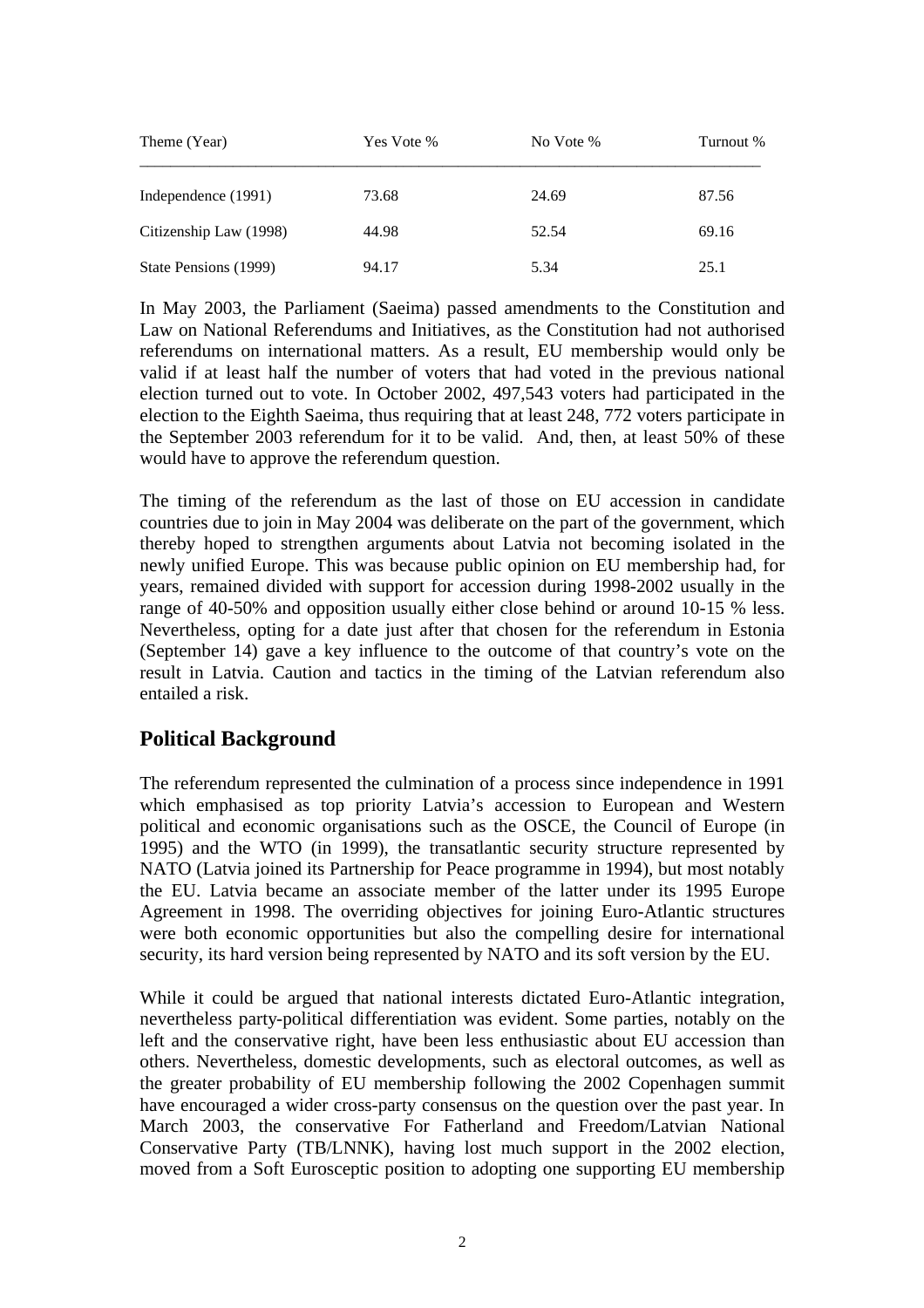on the grounds that "by saying 'No' to the EU, we would remain in the ante-room before the East and the West and lose support from the world's developed countries for our economic growth and security."<sup>1</sup>. Similarly, the leftist Equal Rights Party approved a new platform in April 2003 that now supports Latvia's EU membership, urging the EU to change from being a union of countries into a union of peoples in which every ethnic group, including minorities, will have equal rights. $^{2}$  In other words, the party's own particular line was adapted to the EU framework. This had a wider significance as the leftist parties in Latvia are associated with the strong Russian minority and still tend to maintain good relations with Russian leaders despite shifting their positions on EU accession. The National Harmony Party is basically pro-EU, while the de facto communist Latvian Socialist Party (LSP) has remained consistently anti-EU as well as anti-NATO.

In other words, the accession process, interacting with electoral and political change, has forced this greater consensus and, given the timing, this is relevant as immediate background to the referendum campaign on EU membership. Insofar as political parties influence voters in referendums, then the prospects for a positive outcome to the September vote were thereby enhanced. All the same, there were some issues – notably, that of national sovereignty as well as the major question of the Russian minority – that were emotive or divisive and could disrupt such a calculation, remembering too long-term trends in public opinion indicating this was rather divided and certainly doubtful about the prospect of EU membership.

As in the other Baltic states, there were fairly widespread doubts at both elite and mass levels about losing national sovereignty so recently acquired after the collapse of the Soviet Union in 1991. This was, at one level, an understandable emotional reaction given that any new state (or, one with renewed independence) is bound to over-emphasise matters of national identity for a time as a way of establishing its legitimacy. At the same time, on a rational level, there was an awareness of the essential differences between the EU and the USSR concerning, for instance, the former's acceptance of national citizenship and, of course, its democratic rules, procedures and beliefs. However, the matter was not simply a question of black and white. Some particular reservations towards the EU captured this sensitivity about national sovereignty. There was some irritation over European bureaucratic regulations (similar to that sometimes voiced in Scandinavian states) and perceived international interference in Latvian affairs. Clearly, matters of European legislation and its magnitude were at the forefront during this period because of the ongoing membership negotiations.

What is interesting at this point in time is the real elite-level concern to counter any such popular, one may also say populist, views of the meaning of European integration. Judging by interviews conducted by the author in May 2003 with key figures in Latvia's integration politics, there was a strong recognition among them of the national sovereignty issue and the complications it presented for the pro-EU campaign in the months before the referendum. This issue was that much more complicated in simple terms because the word *Savieniba* ("Union") is the same in the titles of the two systems – *Eiropas Savieniba* for the EU and *Padomju Savieniba* for the Soviet Union (unlike in some accession states like Poland and the Czech and

 $\overline{\phantom{a}}$ 

<sup>1</sup> *RFE/RL Newsline*, vol. 7, no. 61, part II, 31 March 2003.

<sup>2</sup> Ibid, vol. 7, no. 71, part II, 14 April 2003.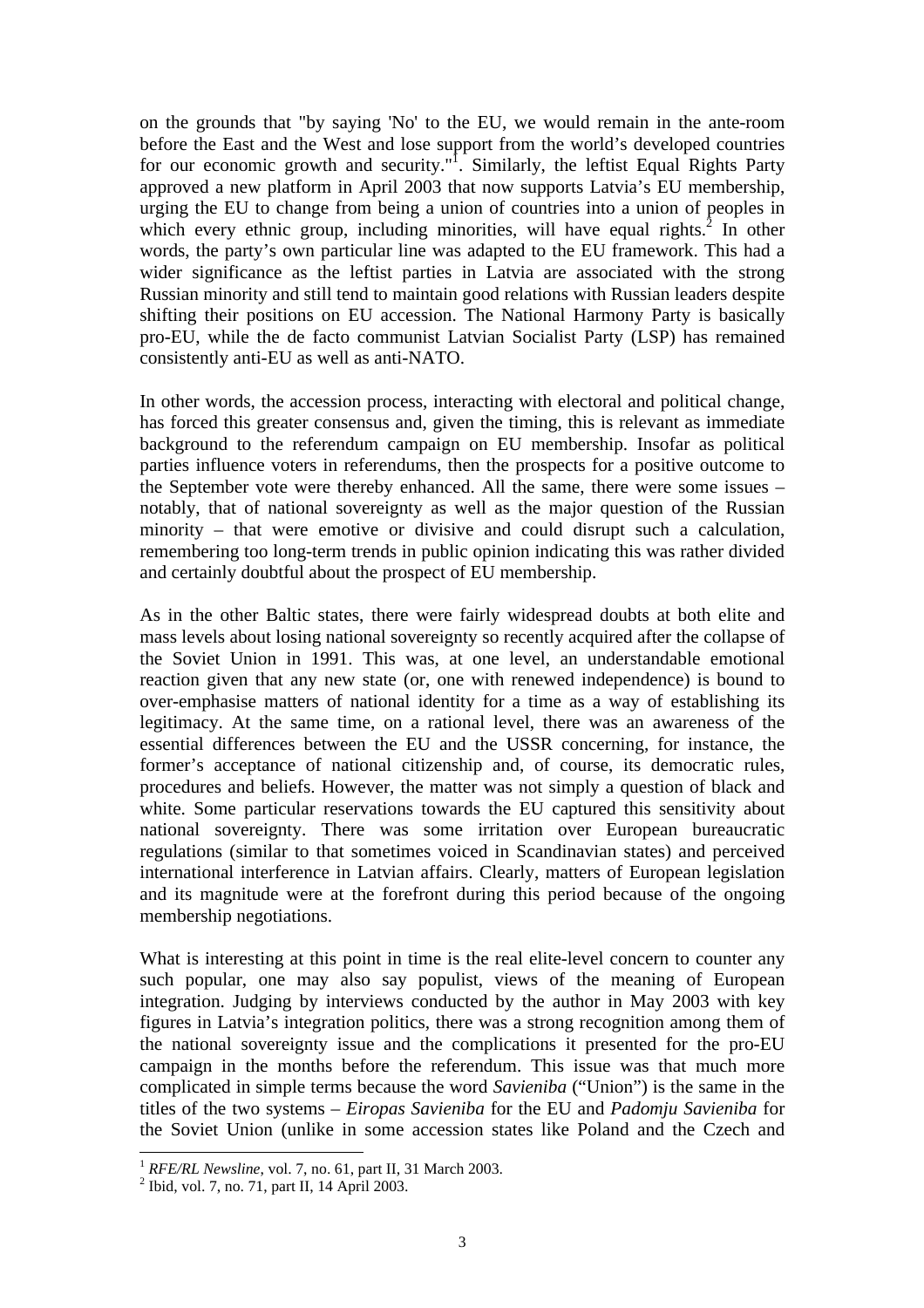Slovak Republics). According to one party international secretary involved in transnational links who was also a national organiser of the EU referendum: "people still remember Soviet times", have heard about the European bureaucracy and feared that EU regulations would be imposed without the Latvian government having a deciding voice. As a consequence, it was necessary to explain the EU's procedures and that, for instance, Latvia would play a part in shaping its policies in the European Council.<sup>3</sup> The head of the Latvian European Movement explained that his organisation would be using both popular means – such as producing a calendar on the theme "The EU is not the Soviet Union" - as well as more sophisticated arguments to counter any comparison between the EU and the USSR $<sup>4</sup>$ . It has, of course, to be</sup> added that there were limits to how far pro-EU publicity could avoid the term "Union" simply because of the EU's own title,. This was especially true in official information aimed at explaining its institutions and procedures (and, not to be forgotten, in the wording of the referendum question).

Broadly speaking, the numerous Russian minority (comprising one-third of the population) was much less likely to be motivated by a concern for national sovereignty than ethnic Latvians. It was also to be expected that they would view the EU positively as an external advocate and, following accession, future guarantor of their minority rights. However, much depended on how far these broad notions were internalised, excluded other concerns and were actually appreciated based on a knowledge of EU actions. Judging by elite interviews conducted by the author in May 2003, it was widely assumed among key organisers of the referendum that non-Latvians (there were also some much smaller minorities as well as Russians) would not share ethnic Latvians' sensitivity about national sovereignty but rather focus on socio-economic questions like employment possibilities and welfare. Nevertheless, various complicating factors affected a full exercise of their rights within the EU itself depended on Russians becoming Latvian citizens, while EU membership could actually cause problems in relations with Russia because of the construction of the Schengen border and the question of visas (in fact, visa fees had been increased for travel to Russia). While most Russians wished to remain in Latvia rather than emigrate to Russia, economic contrasts being a decisive factor here, nevertheless, national sentiment could still count when it came to such aspects of Latvia's finalisation of its Euro-Atlantic integration. At the same time, the question of elite/mass relations was also relevant to the question of minorities. Latvian legislation favouring the rights of the titular nation had been liberalised under sustained pressure from European organisations, notably the OSCE and then the EU. This had been carried through by a small and committed part of the political elite where EU conditionality over membership was a decisive factor.<sup>5</sup>. But were these elite attitudes running ahead of public opinion and, if so, did this pose a problem given the EU's important and fairly visible role in this policy liberalisation?

Public opinion trends over recent years showed a level of support for EU membership lower than most other candidate countries from Central & Eastern Europe. However,

<sup>4</sup> The arguments included: the EU is `a union of nation states'; and, Latvia supports the role of small states in the European Convention (interview with Ainars Dimants, European Movement, in Riga, May 2003).

<sup>&</sup>lt;sup>3</sup> Interview with Julija Zukovska, International Secretary of Latvia's Way (LC), in Riga, May 2003.

<sup>&</sup>lt;sup>5</sup> N. Muiznieks and I. Brands Kehris, `The European Union, democratisation and minorities in Latvia' in P. Kubicek (ed.), *The European Union and Democratization* (London: Routledge, 2003), p. 51.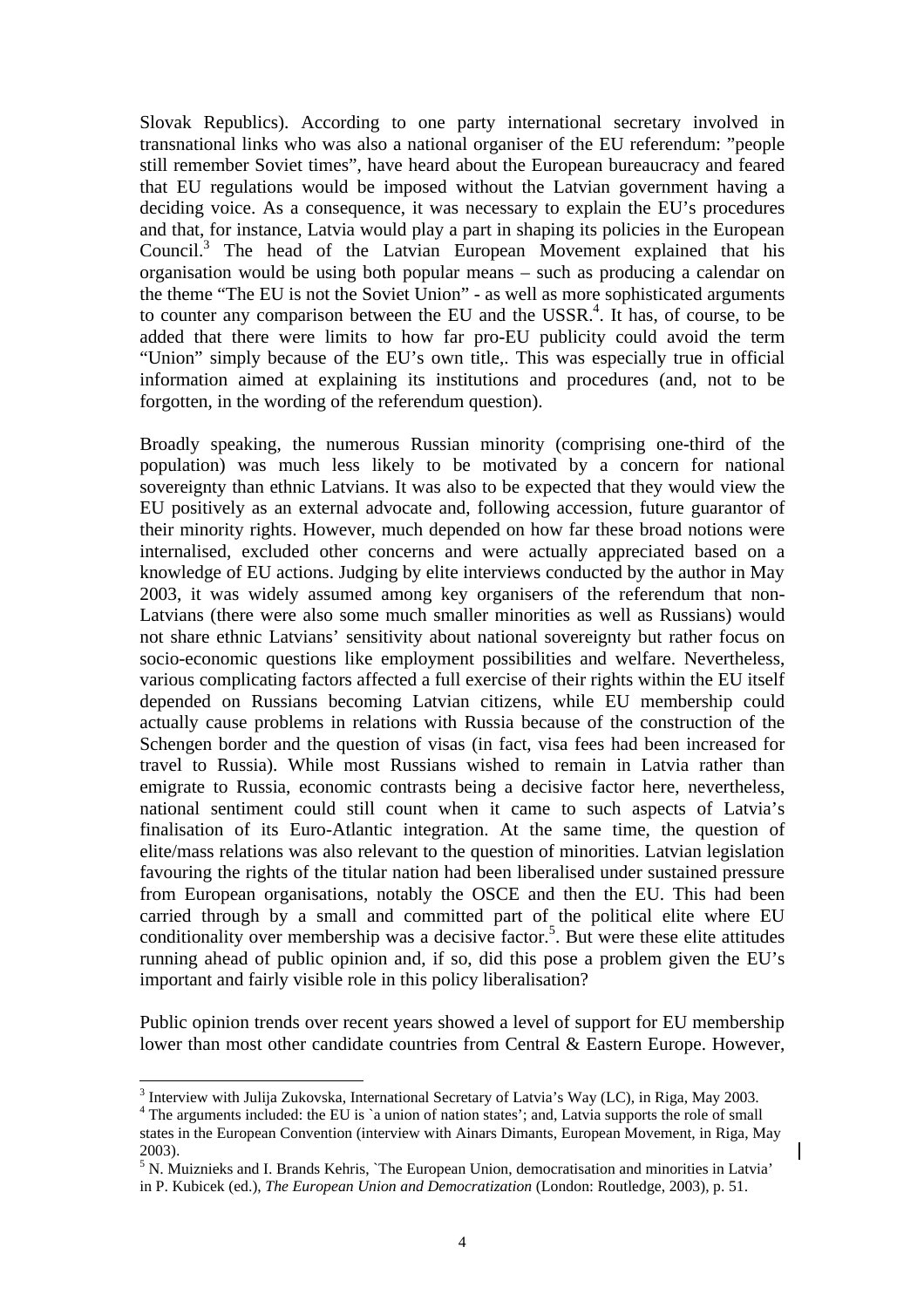while divided and rather doubtful about this prospect, the pro-EU side retained a certain edge over time. But this could not be seen as a secure advantage, given for instance evidence from Latvijas Fakti that public attitudes on EU accession were `unsteady', i.e. not deeply rooted and possibly subject to change. At the same time, this indicated some scope for campaign mobilisation by the EU cause. The question asked was a pre-run of the referendum – if a vote were to take place on EU accession, how would you vote now? – and the figures over the previous four years from late 1998 to late 2002 were as follows:

| Date             | For $(\% )$ | Against $(\%)$ | Undecided $(\% )$ |
|------------------|-------------|----------------|-------------------|
|                  |             |                |                   |
| Nov. 1998        | 46.6        | 26.8           | 26.6              |
| Feb. 1999        | 36.6        | 30.4           | 33.0              |
| May 1999         | 44.2        | 31.0           | 24.8              |
| August 1999      | 50.7        | 29.6           | 19.7              |
| Nov. 1999        | 49.7        | 28.0           | 22.3              |
| Feb. 2000        | 43.5        | 37.7           | 18.8              |
| May 2000         | 39.7        | 37.3           | 23.0              |
| August 2000      | 44.5        | 32.4           | 23.1              |
| Nov. 2000        | 45.3        | 34.2           | 20.5              |
| Feb. 2001        | 41.4        | 32.7           | 26.0              |
| May 2001         | 37.6        | 37.4           | 25.1              |
| August 2001      | 42.7        | 30.7           | 26.6              |
| Nov. 2001        | 43.2        | 31.2           | 25.6              |
| Feb. 2002        | 36.3        | 43.0           | 20.7              |
| May 2002         | 41.5        | 38.4           | 20.1              |
| June 2002        | 45.5        | 38.5           | 16.0              |
| <b>July 2002</b> | 46.6        | 35.3           | 18.1              |
| Sept. 2002       | 46.2        | 35.8           | 17.9              |
| October 2002     | 49.1        | 35.4           | 15.5              |
| Nov. 2002        | 45.9        | 35.9           | 18.1              |
| Dec. 2002        | 47.7        | 33.2           | 19.1              |

#### **Table 1: Public Attitudes on EU Accession**

(Source: European Integration Bureau in cooperation with the State Chancellery and Latvijas Fakti)

In other words, the notional vote for EU membership remained ahead throughout the quadrennium before the referendum year with the one exception of February 2002. However, on some occasions, as in May 2000 and May 2001, the pro-EU vote's lead was very small. However, it is significant to note the relatively high proportion of the undecided over this period. These ranged from 25.5% to 33.0%(they diminished somewhat in the latter half of 2002 when the prospect of EU membership became clearer), suggesting some considerable potential for information campaigns and the referendum on the EU to influence public opinion.

While the support for EU accession over this period since 1998 had ranged from 36.3- 50.7%, there was a tendency in the immediate months before the 2003 referendum for this support to rise above 50%, although it dipped below this level in July. In the final weeks of the campaign, however, support once again rose to just above 50%. Opinion surveys also reported on expected participation in the referendum. During the summer, this promised to be upwards of 70%; while in September the expected level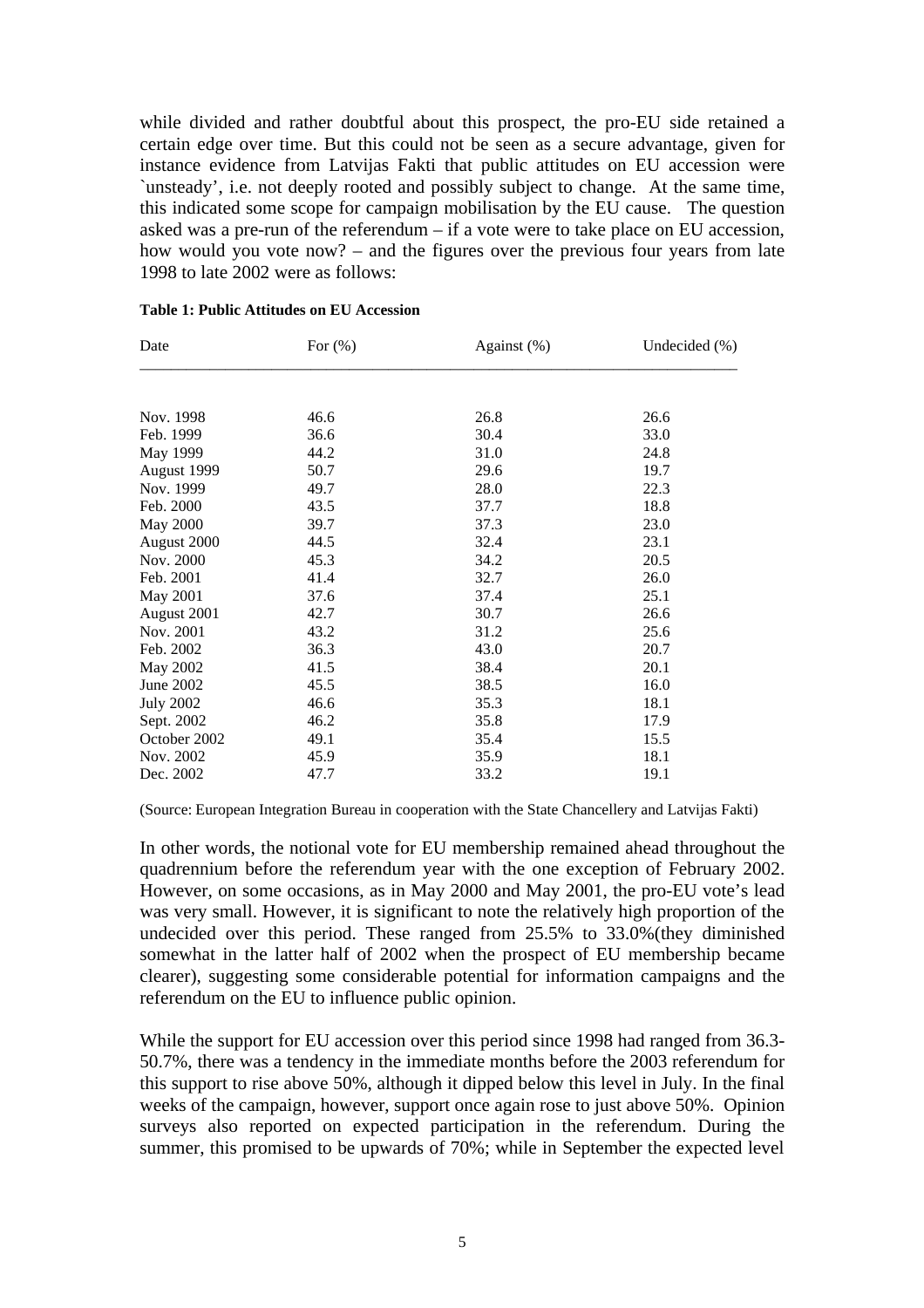reached 87% according to In Mind Marketing Research. By and large, ethnic Latvians and the more educated were the most inclined to vote.

On socio-economic and demographic indicators, the surveys of Latvijas Fakti for February-July 2003 inclusive provided a fairly clear picture of the structure of the pro/anti-EU preferences. These showed that citizens (i.e. those enfranchised to vote) were somewhat more pro-EU than all respondents who included non-citizens; while Latvians were much more pro-EU accession than non-Latvians. For Latvians, the range of support for accession was 53.1%-62.5% compared with 34.1%-42.7% for non-Latvians. A similar range was evident in the In Mind surveys in the weeks before referendum day. Socio-economic factors were strongly present with much more support among those with higher levels of education (those with university degrees were much more pro-EU than those with basic education or secondary education qualifications); just as those with higher incomes were rather more in favour. There were also regional variations related to this last indicator. For example,, Latgale, the poorest region, in the East of the country, was fairly consistently the least enthusiastic about EU accession.

In completing this picture one should relate such evidence to levels of knowledge about the EU; and on this we turn to the referendum campaign itself, which provided the best opportunity to date for promoting this. At the end of 2002, it was reported there was a general lack of serious discussion of enlargement issues and hence a need for upgrading public education in this area<sup>6</sup>. In other words, would the referendum satisfy this need and, given the opinion trends summarised above, would the actual decision on EU membership (as distinct from the hypothetical question asked in opinion surveys) convince those undecided to support accession or not?

## **The Referendum Campaign**

The campaign began in effect in early May with the Europe Week organised by the Latvian European Movement (EKL) which involved activities in different towns and districts throughout the country. Well-organised and financed as it has been for many years, the Latvian European Movement provided an important backbone to the 'Yes' effort in the campaign that developed during the summer and reached its final phase in the five weeks from 12 August until the vote on 20 September. As a whole, the 'Yes' campaign had substantial advantages over the No' campaign of superior organisation, resources and EU expertise. At the same time, the 'No' campaign suffered from a certain fragmentation, lacked any charismatic leader and simply failed to develop the drive that characterised some anti-European efforts, notably the recent anti-Euro campaign in Sweden <sup>7</sup> . The 'Yes' campaign also showed evidence of careful strategic planning, some imaginative thinking and focussed activities angled to the particular tendencies in public attitudes outlined above (indeed, the opinion surveys quoted here formed part of the strategic and focussed nature of the 'Yes' campaign).

It may, therefore, be said from the outset that the considerable imbalance of efforts and resources in favour of the Yes campaign was the decisive factor in turning the

<sup>&</sup>lt;sup>6</sup> C. Walker, `Latvia's road to the West: next stop EU', *RFE/RL Newsline*, vol. 6, no. 231, 11 December 2002.

<sup>&</sup>lt;sup>7</sup> `Cik demokratisks bija referendums?', 14 October 2003, http://www.politika.lv.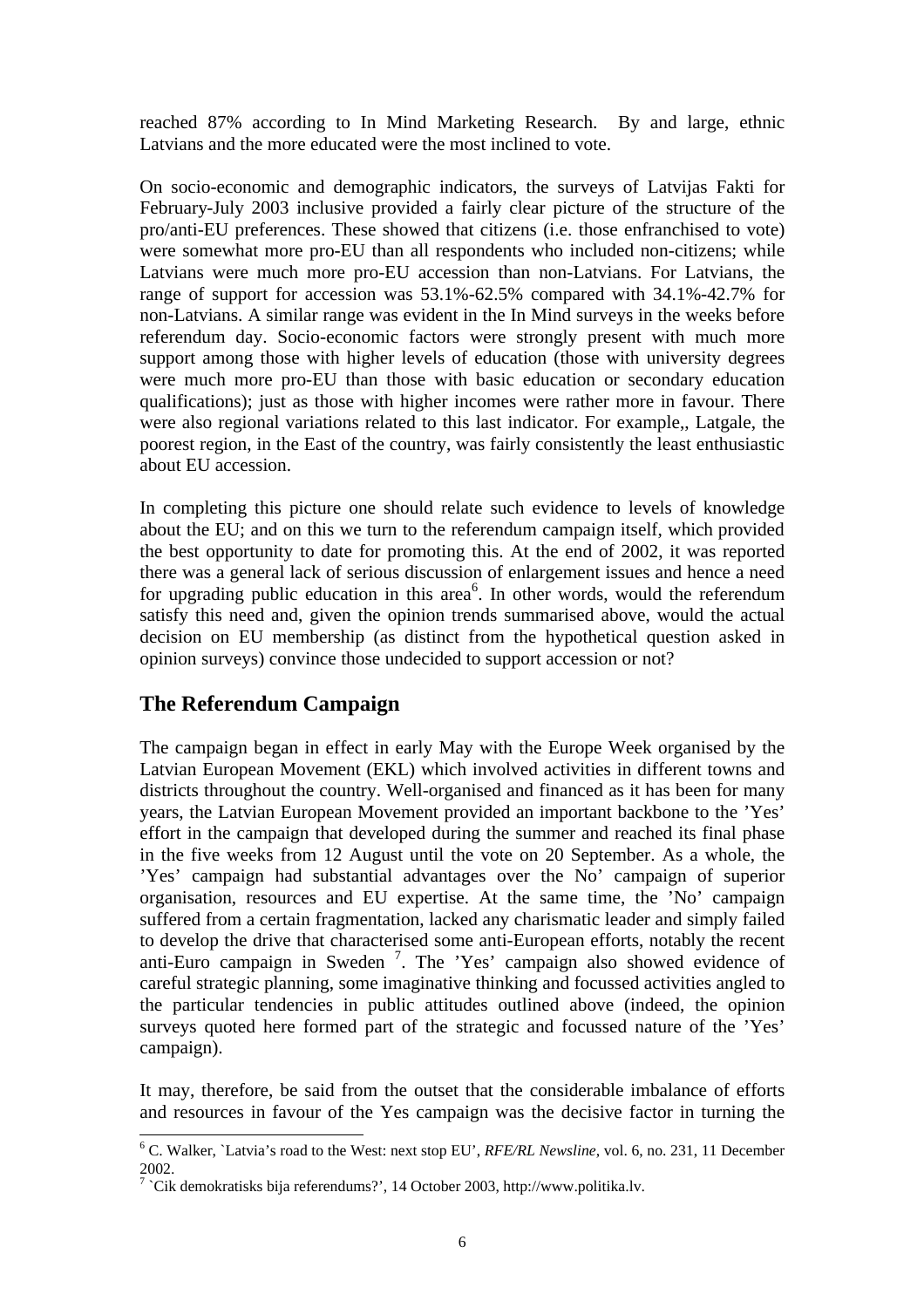uncertainty and vulnerability of pro-accession sympathies (as demonstrated by opinion surveys during recent years) into a clear-cut result in the eventual vote. The timing of the referendum was also important for this allowed the 'Yes' campaign to argue more convincingly that the vote was both historic and definitive. This was clearly on the minds of key actors for, as President Vaira Vike-Freiberga declared on the occasion of her re-election on 20 June: "I believe that when the moment to take a decision comes, the Latvian electors will look at the other candidate countries and will ask themselves whether they shall remain the only ones to stay behind."<sup>8</sup>. In the final week of the campaign, once the Estonian referendum result was declared as a very clear approval of EU accession, then the pro-EU forces underlined how important it was not to split the Baltic states by isolating Latvia from its neighbours. During these days, a mood of optimism was evident among the Yes camp, encouraged by opinion poll results.

The campaign organisers took full advantage of being the last in the series of EU referendums by studying experiences in other candidate, but also some member, states. Ramona Umblija, head of the government's referendum organisation unit, emphasised this aspect of the planning. At the beginning of the campaign in early May, this unit was studying referendums and their lessons in a number of EU member states such as Ireland, Denmark, Finland, the UK and Norway. But the EU accession referendums in other countries in Central and Eastern Europe were also followed closely for ideas and techniques that might prove useful for the Latvian campaign. To this end, she visited neighbouring Lithuania for the referendum held there in May (following a visit to Ireland the month before) and was again present in Estonia for their referendum. Members of the Management Group, which ran the information campaign on Latvia's accession, had several contacts with experts from the USA, Danish PR consultancy companies, Austria and Estonia.<sup>9</sup> In short, the government's management of the referendum was to, say the least, professional; and, this was again shown in the use of experts on EU affairs and consultants throughout the campaign.

The concept behind the government campaign was for a three-stage process based on: information and dissemination, discussion (including conferences on different aspects of accession such as the economic), and then, in the final weeks, a "call to vote" emphasising mobilisation for turnout purposes. The Management Board, established in February, ran the government's information campaign, which commenced on May 5 and lasted right up to referendum day. It utilised opinion surveys for targeting special groups such as people in rural areas, employees at the bottom end of the salary scale and those above 55 (to name some groups least inclined towards EU entry) with specially prepared material and arguments. This Board also had funds from the state budget to allot to projects run by NGOs, municipalities and cultural organisations and these could include some proposed by anti-EU groups for the sake of promoting dialogue on EU accession. It also issued campaign material such as special brochures produced by the European Integration Bureau (a government co-ordination unit) and structured in the form of questions and answers. These were on the themes of concern to the public that were identified early on such as: the maintenance of state

 $\overline{\phantom{a}}$ 

<sup>&</sup>lt;sup>8</sup> `Referendum on the European Union in Latvia, September  $20<sup>th</sup>$ . 2003',  $http://www.robert-$ </u>  $\frac{\text{schuman.org}}{\text{o}}$ , p. 3.

<sup>9</sup> *Report on Information Measures regarding Latvia's accession to the European Union undertaken in the First Half of 2003*, summary report to the Latvian Government, provided by the Referendum Campaign Unit, Prime Minister's Office, Riga, pp. 4, 6-7..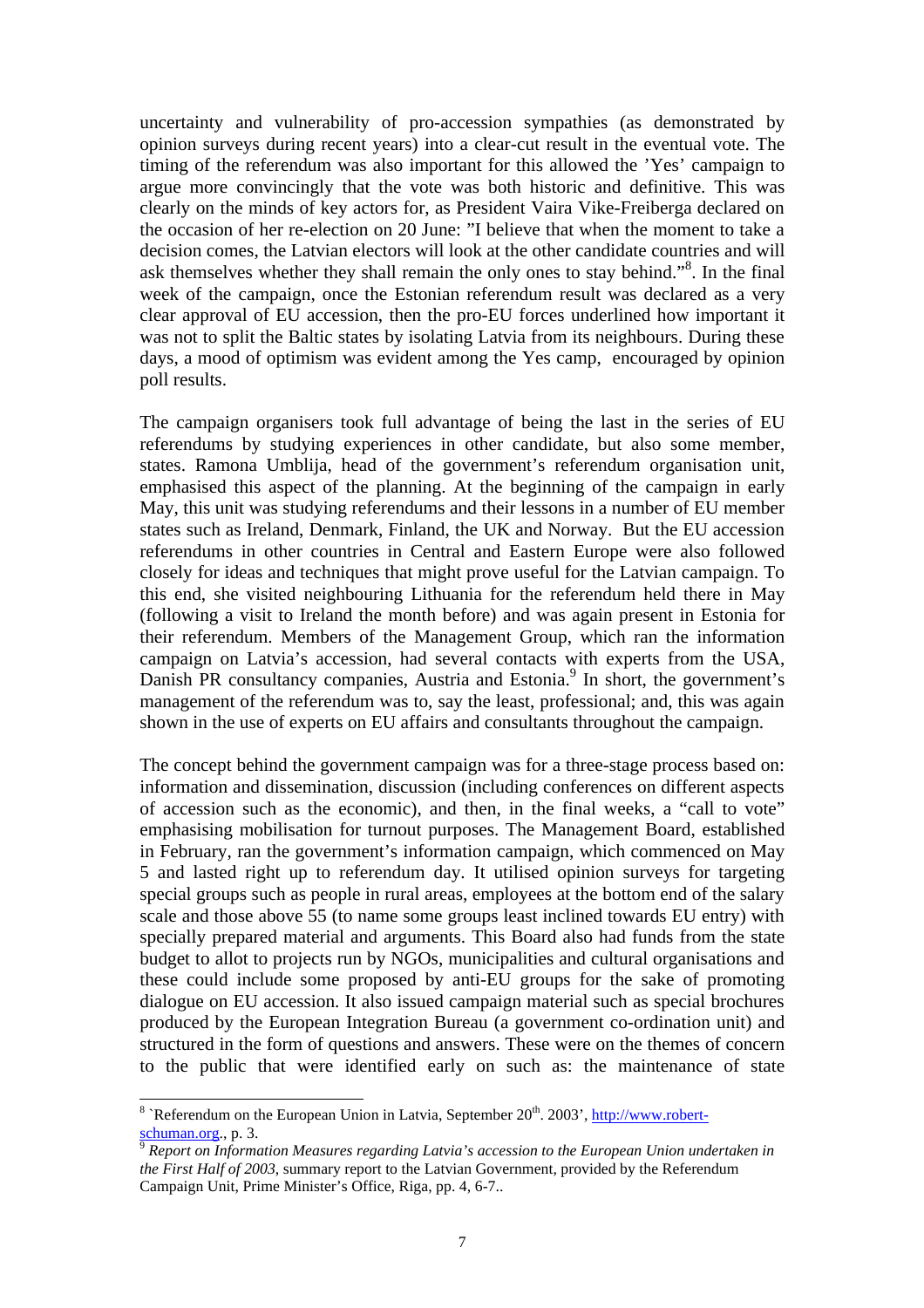sovereignty and national independence; possible changes in material welfare; stability and safety; as well as the future of the countryside. Fact sheets were produced for special interests, such as 29 on specific agricultural issues alone (no doubt reflecting the importance of EU policy in this area), with other series for such groups as youth, parents, consumers and employers. All these materials were made available in libraries and on the Internet while there were info-bus tours especially in rural areas.

The pro-EU accession effort consisted of both official campaigns and those run by NGOs and private initiatives, with the Latvian European Movement being the most important non-governmental actor. The government allocated 1.59 million Euros for the campaign and there was extensive use of advertisements placed in newspapers and broadcast on TV and radio (as Latvijas Fakti surveys showed, most Latvians obtained their information on the EU from the electronic media). But the pro-EU campaign was not just better organised and funded than the opposition. It was also more strategically minded, early on identifying risks that could derail the Yes campaign; and, in doing so, adapting its approach and style to particular public mentalities. Many of these envisaged the risks involved in unforeseen events at home and abroad (a familiar concern of elites over winning elections), but one theme was remarkable both for Latvian society but also other post-communist countries. This was that "society has no trust in politicians and officials" and the risk that the "public has an opinion that this is just a campaign of the political elite and officials."<sup>10</sup>. This mistrust was fairly widespread and it was, among other things, strongly linked with the high incidence of corruption in Latvia; well documented by the European Commission, the Open Society Institute and other international bodies, notably Transparency International (which regularly identified Latvia as one of the worst cases in Europe). This represented a rather basic problem for the pro-EU campaign since, ultimately, its success depended on the credibility of the (overwhelming pro-EU) political elites.

The government confronted this problem by: playing down the role of party politicians (although there was a point beyond which this was not possible), giving prominence to respected public, often cultural figures. It also used experts (popularly seen as more `objective' than politicians) in focus group activity and some cosmetic devices such as calling the government-sponsored information campaign the 'People's Campaign.' As key figures in the Yes campaign organisation acknowledged from the outset "people don't want to listen to politicians", only to individual experts as well as artists and writers. This also made the Yes campaign cautious about using leaders from current EU member states, not only because they were politicians but also because their participation would be seen as provocative given public sensitivity about international pressure. Instead, there was a preference for using cultural figures especially popular musicians like the charismatic composer Raimonds Pauls who organised free concerts in the European cause throughout the country, while writers and poets signed pro-EU declarations. As to foreign involvement, the preference was for inviting `ordinary people' on a focus group basis such as farmers from the EU and older people from Estonia. Apparently, there was less reserve about political figures from the Scandinavian or Baltic states due to a fairly widespread sense of Nordic-Baltic commonality. The major exception to this de-emphasis on political figures was the Latvian President Vike-Freiberga. Mrs Freiberga had been elected in 1999 as nonpartisan candidate which allowed her to claim officially a certain neutrality in politics.

 $\overline{\phantom{a}}$ <sup>10</sup> *Latvia in Europe – Strategy for People's Campaign*, Prime Minister's Office, 18 March 2003, p. 3.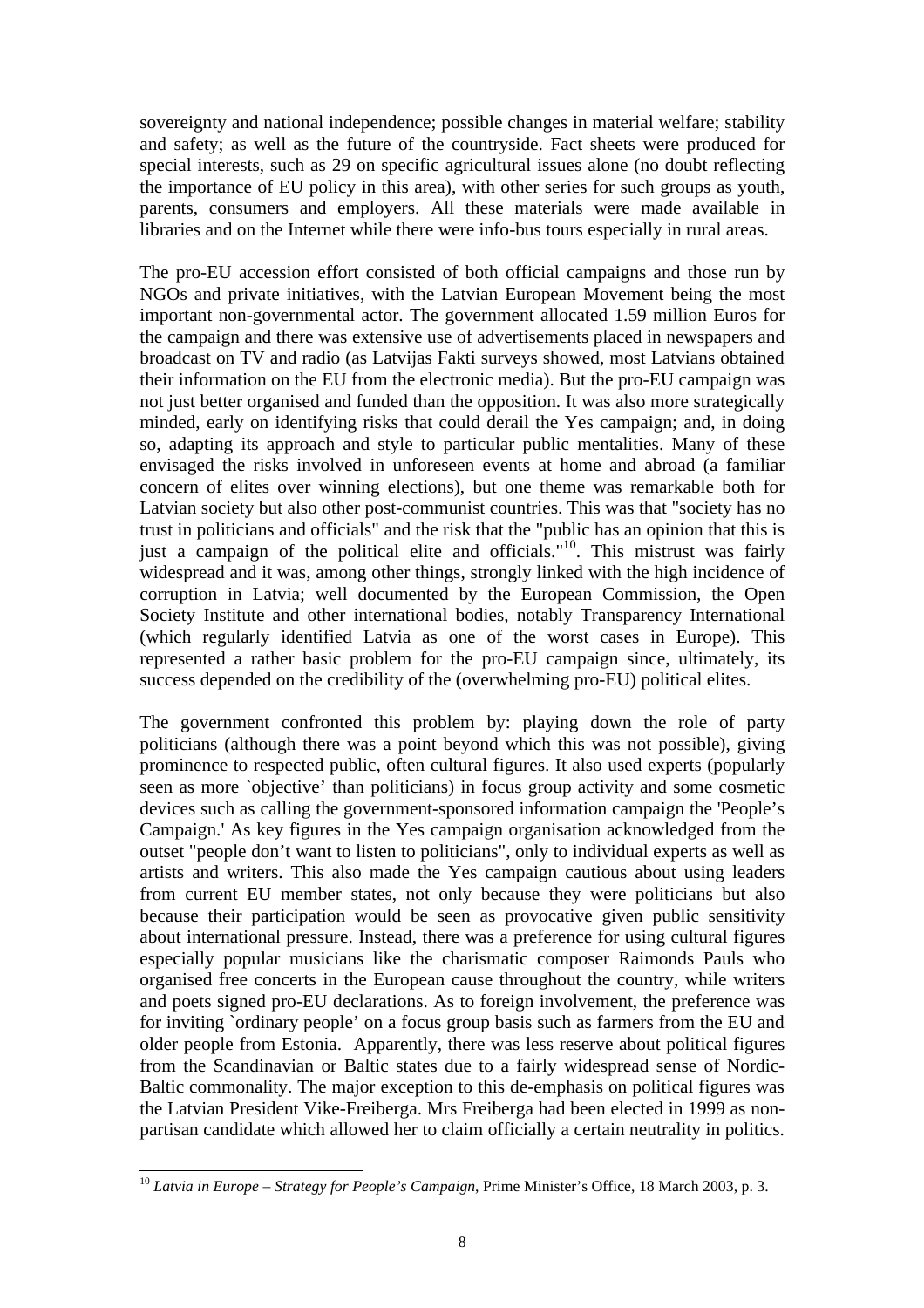And, yet she was deeply committed to Latvia's future role in the EU (and NATO, as became very evident at the Prague summit in November 2002). Easily Latvia's most popular political figure, Vike-Freiberga used many occasions to promote a Yes vote and actively joined in the campaign in its final stage from mid-August, urging Latvia's integration into Western international structures as a way of finally closing the chapter on the country's unhappy past half-century.<sup>11</sup>

In stark contrast, the anti-EU forces were small, somewhat divided and lacked funds. The principal anti-EU movement, led by Janis Sils, consisted of different bodies like the Latvian teachers' syndicate, the farmers' union of the Bauska region in the South and club 415 (an organisation of students, teachers and some businessmen).<sup>12</sup> And vet the opposition had potentially powerful arguments as their slogans 'EU=Soviet Union' and 'Independence outside the EU' illustrated. They appealed essentially to Latvian nationalism and also argued that, as a poor country, Latvia would suffer economically inside the EU in competition with stronger member states. There was much mileage to be gained from these arguments given public concerns about national identity and mistrust towards politicians; but the anti-EU cause was not exploited convincingly.

The pro-EU accession arguments, on the other hand, were much more developed and varied although, by the last few weeks of the campaign, they had - to a large degree been reduced to a simplified 'West versus East' message. They may be summarised as follows:

1. *National Sovereignty/Independence*: The answer to criticisms that EU membership would damage national sovereignty was twofold. In an acknowledgement that it would indeed affect national sovereignty, it was stressed that Latvia would – notwithstanding its position as a very small state – actually gain in influence through becoming part of a large and internationally important organisation like the EU. The other line of argument was more blunt and contrasted the EU with the USSR as geopolitical systems, namely: that the former was based on conviction not military power.

2. *Security*: The argument used here was that EU and NATO membership were parallel and complementary especially with respect to the different dimensions of international security, i.e. the EU provided political security, as against the military security coming from NATO membership. Since NATO membership was already settled, there was a case for completing the new security arrangement for the country.

3. *Economic*: This argument flowed from Latvia's increasing trade with Western Europe, mentioned above, and pointed to Latvia's likely faster economic growth as a future EU member state, which would - among other things - boost foreign direct investment, compared with staying outside the EU. It was also noted that Latvia would, as a member state, receive more EU funds. (The country's chief negotiator with the EU went on record as saying that Latvia would be one of the biggest recipients of EU funds after entry; while the press published tables detailing EU funds that Latvia had received in past years).

4. *European Values/Standards*: This developed a cultural argument analogous to the 'return to Europe' theme, and stressed the guarantee to personal freedom that would

 $\overline{\phantom{a}}$ 

<sup>11</sup> `Prezidente iesaistas ES kampana', *Diena*, 15 August 2003.

<sup>&</sup>lt;sup>12</sup> Referendum on the European Union in Latvia, http://www.robert-schuman.org, p. 4.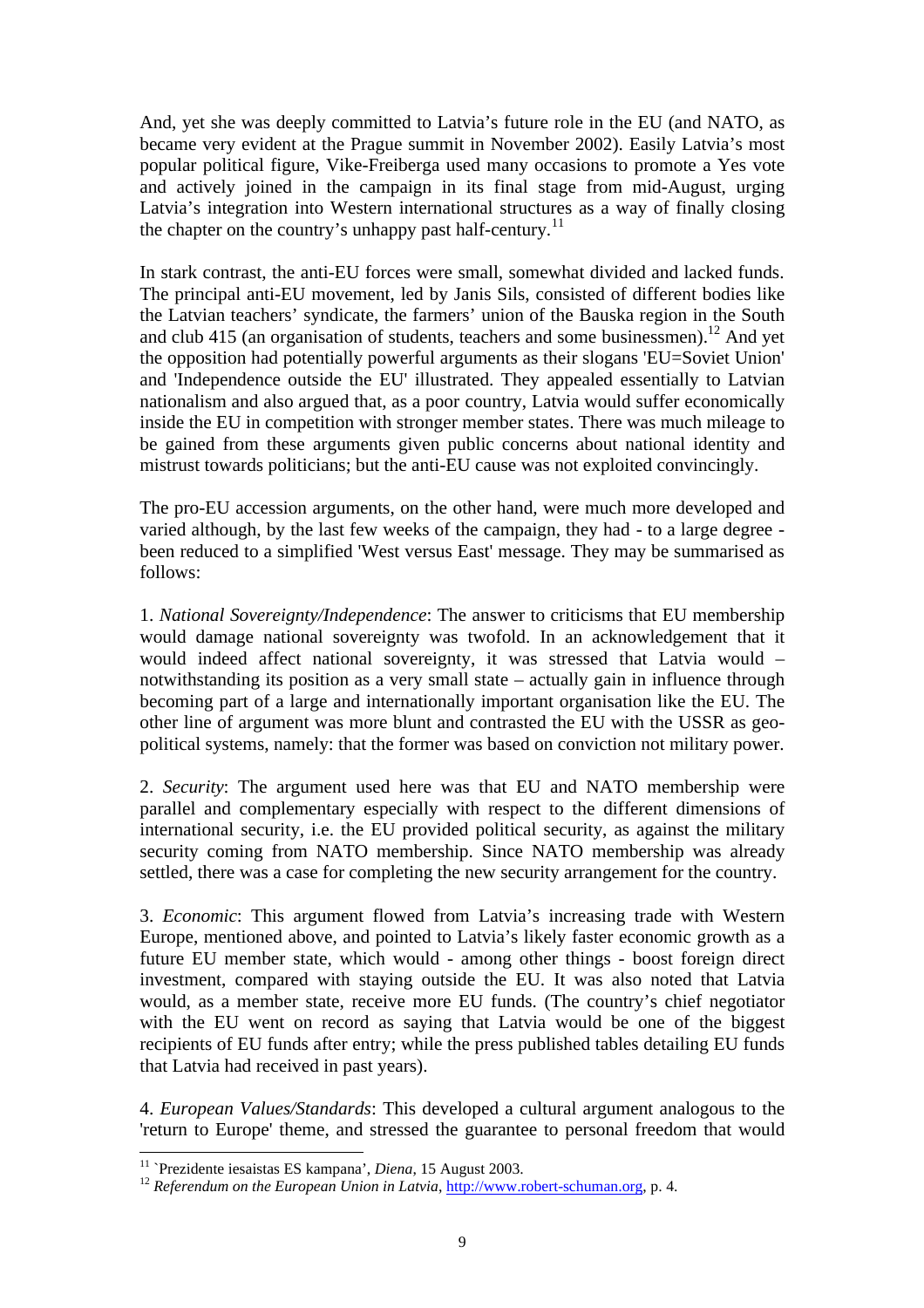come from belonging to the EU. There was also a modernisation interpretation lent this argument through the effects of European integration on such aspects of life as welfare, health and law as well as the economy.

5. *Historical*: The powerful point made here was that in joining the EU (as well as NATO) Latvia would finally be able to put behind itself the painful experience of a half century that involved both the Second World War and then a period of Soviet rule. The most poignant expression of this view and sentiment was the statement by President Vike-Freiberga just after the referendum result that the vote undid the `odious' Molotov-Ribbentrop Pact of 1939 that had spelt doom for the Baltic states for fifty years.

6. *The Future*: Captured by the pro-EU slogan 'Your Choice, Our Future', this argument simply said Latvia had no real alternative and that the country's best future lay with Euro-Atlantic integration. This was an extension of the historical argument of, course; but it also had some tactical advantages. Firstly, it allowed the government to distract voters from its current problems such as the budget, which was under discussion at the time. Secondly, the argument about the future was especially directed towards older voters (one of the more Eurosceptical groups) who were urged to vote for EU membership for the sake of their grandchildren.

It should be pointed out that much of the pro-EU campaign's material was produced in Russian as well as Latvian. Some different arguments were used, or certain ones were emphasised more than others, with Russian voters, notably stressing the economic possibilities and opportunities for youth inside the EU, although information material on the EU itself was usually the same. All the same, the strong emphasis on turning definitively to the West and, as in some pro-EU publicity, disparaging the East had some effect in alienating Russian voters which was exploited by the anti-EU movement.<sup>13</sup>. At one point in September, European Commissioner Verheugen felt compelled to correct a misapprehension in Latvia by saying that Russia would not be joining the EU in the near future, mentioning the fact that that it had not applied for membership, $14$ 

The referendum did provide an unprecedented opportunity for educating the public on the EU, although - in fact - the level of argumentation used tended to be fairly simplistic and did not really comprise an information campaign about the EU's own operation and procedures. (The European Integration Bureau nevertheless produced some informative and colourful brochures on the EU's institutions and member states). There was nevertheless some evidence that interest in the EU grew during the period of the long referendum campaign. Predictably, this was influenced by education levels and was stronger among those who were economically active than among older voters.

## **The Results**

 $\overline{\phantom{a}}$ 

The referendum outcome was a very clear victory for the pro-EU campaign which, although holding substantial advantages over the opposition, had been far from

 $13$  `Cik demokratisks bija referendums?', 14 October 2003, http://www.politika.lv.

<sup>&</sup>lt;sup>14</sup> *RFE/RL Newsline*, vol. 7, no. 170, part II, 8 September 2003.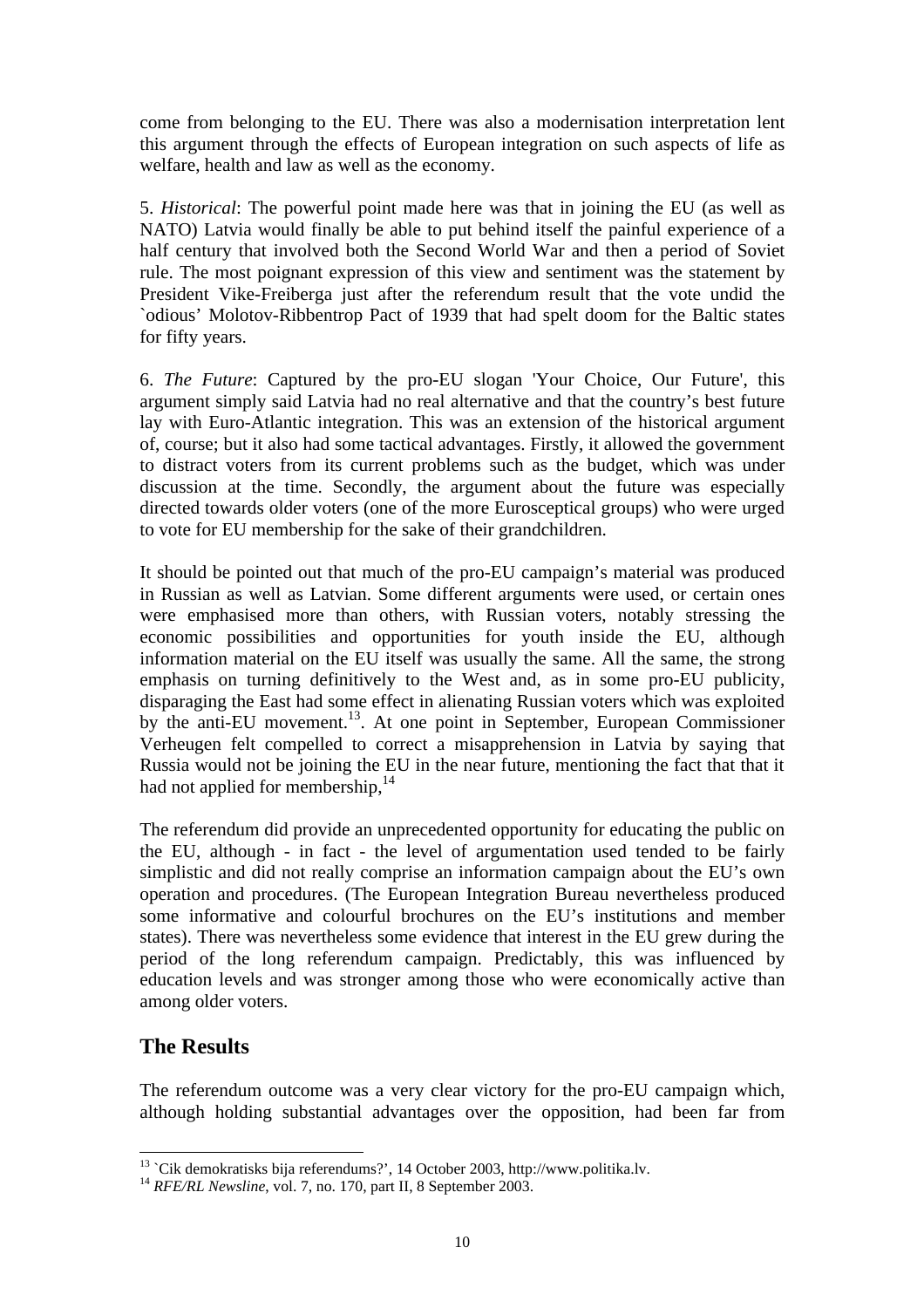complacent and made every effort to win over voters. The Yes vote was, in fact, well above the poll trends of the previous months; while the turnout was exactly in line with that of the previous national election a year before. It was the highest turnout among the post-communist candidate countries and could be seen as due to the successful mobilisation efforts of the 'Yes' campaign.

| Number of Votes Cast | 1,010, 467 | 72.53% |
|----------------------|------------|--------|
|                      |            |        |
| For EU accession     | 676, 700   | 67.0%  |
| Against EU accession | 325, 980   | 32.3%  |
| Invalid ballots      | 7.787      | 0 ጸ%   |

### **Table 2: Results of Latvia's Referendum on EU Membership**

(Source: Latvian Statistical Office, http://www.cvk.lv)

 The Yes vote predominated in 30 out of the country's 34 electoral districts, and in many cases the vote in favour of the EU was very high: it was over 70% in 20 of the districts and over 80% in 6 of them. (The vote from Latvians abroad was 92.4% in favour of EU membership). The highest Yes vote of any electoral district was that of Valmiera with 83.1%. The four exceptions with No majorities were (giving the percentage of No votes in brackets): Rezekne (55.7%), Daugavpils city (67.2%), Daugavpils district (50.3%) and Kraslava (50.4%). Riga, the capital and by far the largest city, showed a majority of 59.1% in favour but it was below the national average.

The first point to make about this local variation is that all four exceptions were in the Eastern region of Latgale, which is the poorest region of the country. It was also the one that continuously showed the least support for EU accession in the surveys conducted by Latvijas Fakti in the half year before the referendum. To some extent, Latgale's Eastern location suggested a geographical factor at work indicating less enthusiasm for integration with Western Europe. But the vote also supported those who argued that the division between 'winners' and 'losers' of the economic transition since communism mattered in determining attitudes towards European integration which was often seen as favouring the former. In this sense, it seems that the opposition movement had had some effect with its economic arguments.

However, there was one other powerful factor determining local variation in the vote. The vote was not in fact uniform in Latgale, for it was most negative where the Russian population was relatively high as in the four exceptions mentioned above. Daugavpils had a minority of Latvians (only 14.2% of the population in 1999) and a majority of Russians (58.5%), while Rezekne and Kraslava similarly had non-Latvian majorities albeit less dominated by Russians (in Kraslava Russians together with Belorussians predominated over Latvians). As a whole, Russians did, when it came to voting, show less support for Latvia's EU membership than ethnic Latvians – as, indeed, had been predicted in the opinion polls – but one should nevertheless be careful about adopting too absolute an interpretation on the ethnic question here. There were also some Western districts in Latvia, such as in Kurzeme, where - despite the significant presence of Russians - the vote for EU accession was high. In Liepaja, for example, the vote for EU accession was 76.5% even though the Russian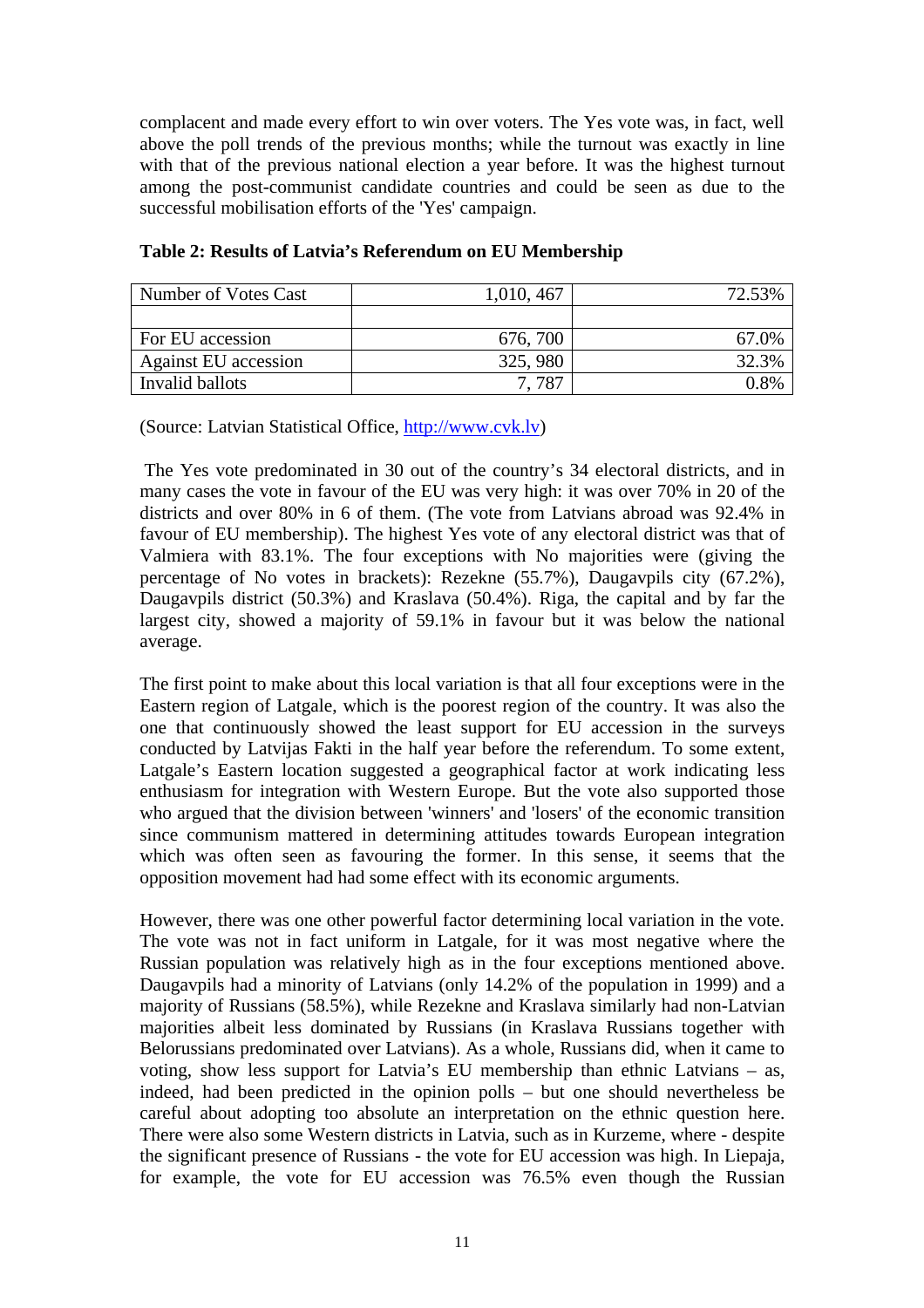population there was 39.6% and only 44.8% were ethnic Latvians, according to 1999 figures (Russians together with Ukrainians and Belorussians nearly formed a majority there with 49.7%).

In general, then, the ethnic factor was clearly an important one in determining voting behaviour. This was not totally surprising given that the pro-EU arguments had been implicitly if not explicitly unfriendly to Russia by virtue of being so strongly pro-Western. But it was not exclusive of other factors with which it evidently intermixed. The sense of economic dejection and abandonment was powerful in certain areas, and this factor combined with geographical distance (or the perception of this).<sup>15</sup> Many Russians apparently were concerned that EU membership would impact harmfully on relations with Russia even though most of them had no desire to return to their motherland. Moreover, since early in the year there had been some tension with Moscow over the treatment of the Russian minority in Latvia (and in Estonia) and the atmosphere of relations with Riga had worsened at the time the referendum was held. Thus, more abstract reasons for Latvian Russians to like the  $EU -$  as the real guarantee of minority rights and promise of better economic conditions in the future – appeared not to be that decisive when it came to voting on 20 September.

## **Conclusion: Wider Significance**

With this referendum, Latvia took its final step towards EU membership, which along with that of other post-communist states and two Mediterranean countries, is set to take place on 1 May 2004. There can be little doubt, given the relatively high Yes vote and the strong turnout, that this final step demonstrated the legitimacy of this decision. At the same time, the country will join NATO and so complete its main objectives in external relations since its independence in 1991. This development may in a wider context be seen as confirmation of Latvia's successful regime change and as a guarantee of the country's democratic consolidation, given the important influence exerted by international organisations especially in improving the question of the status of minorities in Latvia.

Nevertheless, the actual vote in the referendum demonstrated some problems that were not really a surprise given the evidence from opinion research. Ethnic Russians were clearly much less enthusiastic about joining the EU even though on rational grounds there were strong reasons for their supporting it. Furthermore, the vote gave a fairly serious warning about public disaffection on socio-economic grounds. Although this did not at all jeopardise the Yes vote, it nevertheless represented a source of perhaps greater discontent in the future especially if adapting to actual EU membership proves arduous.

*This is the latest in a series of election and referendum briefings produced by the European Parties Elections and Referendums Network (EPERN). Based in the Sussex European Institute, EPERN is an international network of scholars that was originally established as the Opposing Europe Research Network (OERN) in June 2000 to chart the divisions over Europe that exist within party systems. In August 2003 it was re-launched as EPERN to reflect a widening of its objectives to consider* 

 $\overline{\phantom{a}}$ <sup>15</sup> `66.96% balso par Latviju Eiropa', *Diena* 22 September 2003.